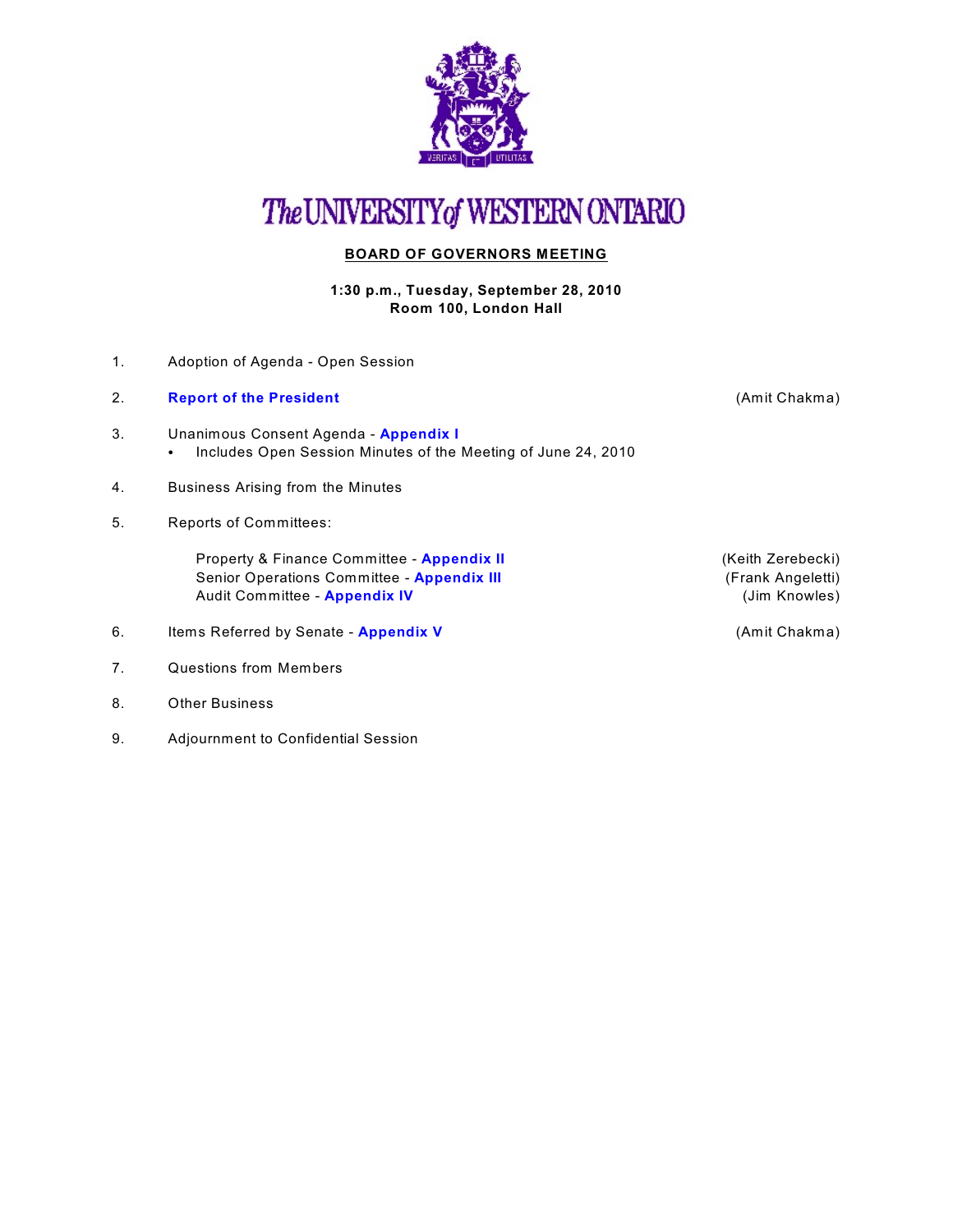

# The UNIVERSITY of WESTERN ONTARIO

Members are reminded that discussions entered into and the decisions made during the closed session of this meeting are carried out in confidence and are not to be repeated or discussed outside the Board Room. Any material provided for the session will be held in confidence afterwards, or it may be returned to the Secretary at the end of the meeting.

Decisions reached during the closed session which are to be announced after the meeting will be made public by official announcement or press release only and such publication does not free members of the obligation to hold in confidence the discussions which took place in the meeting or the material involved.

The continued presence of a member in the room shall indicate acceptance of these conditions.

#### **BOARD OF GOVERNORS MEETING**

**Tuesday, September 28, 2010 Room 100, London Hall**

#### **CONFIDENTIAL SESSION**

- 1 Adoption of Agenda Confidential Session
- 2. Report of the President Chakma is a set of the President Chakma is a set of the Report of the President Chakma
- 3. Unanimous Consent Agenda **Appendix A** • Includes Minutes of the Meeting of June 4, 2010 (confidential session)
- 4. Business Arising from the Minutes
- 5. Reports of Committees:

Property & Finance Committee - **Appendix B** (Keith Zerebecki) Senior Operations Committee - **Appendix C** (Frank Angeletti) Fundraising & Donor Relations Committee - **Appendix D** (Kelly Meighen)

- 6. Questions from Members
- 7. Other Business
- 8. Termination

*Meetings of the Board beginning at 1:30 p.m. will normally end by 5:00 p.m. unless extended by a majority vote of those present.*